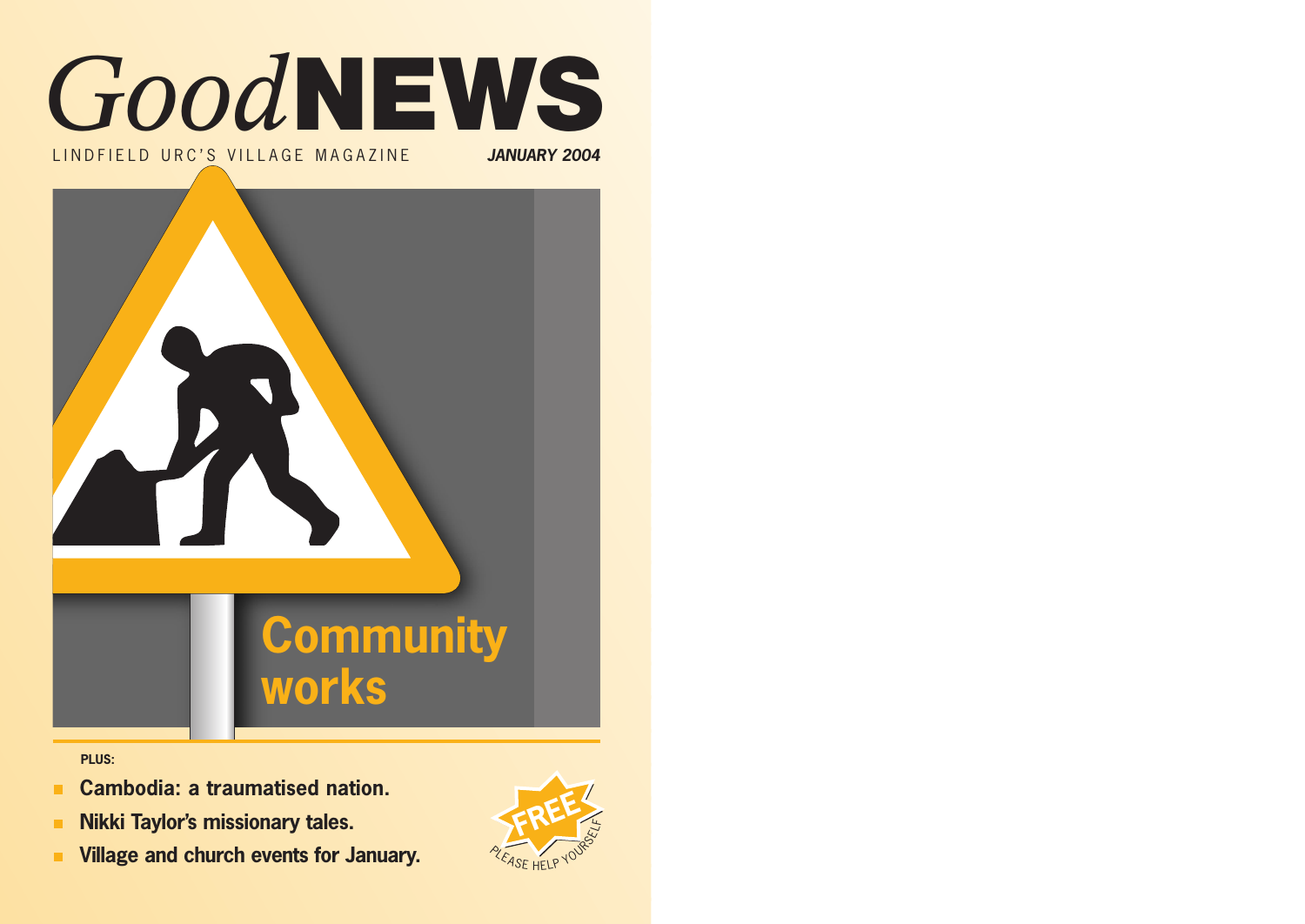#### *Dear Friends...*



# It's about hope

**When we are about to enter into a new year there is a sense of looking forward. Whatever the previous year has brought we like to think that somehow this next year will be better. As the last strains of 'Auld Lang Syne' drift away we look forward with hope.**

But we need to realise that hope is more than wishes, wants and dreams. The biblical view of hope is not about relying on daily horoscopes, taking a chance on the lottery, dreaming of fame and fortune. It is not about the superficial desires that advertising and media push at us – the perfect body, the ideal relationship or job. True and meaningful hope goes much deeper. It should lead us beyond dreaming and desiring to be a foundation from which our love and faith and action spring – *"the faith and love that spring from the hope that is stored up in heaven and that you have already heard about in the word of truth, the gospel that has come to you".* (Colossians 1:5)

Hope should stir us in the way to act towards world events, in our relationships and the impact we have on others.

For Christians, as a modern

hymn puts it, "We have a hope that is steadfast and certain". There is a spiritual dimension to hope. In God there is hope beyond the grave to eternal life – a perishable body is raised a spiritual body. This is certain hope and it sustains us now and in the future.

Christians are more realists than optimists – we do not have a vague hope that everything will be alright in the end or that we ignore the problems we have, but we have a firm hope that despite the real problems of the present God has not abandoned us and will rescue us from our problems in the future.

There is not a lot of hope for the world without God. There is a great deal to look forward to with God. We live in a world where many see death as the worst thing that can happen to a person. But Christian hope goes beyond death to the promised resurrection that Jesus Christ promised to all who believed in him.

I end with words of a famous hymn: "My hope is built on nothing less than Jesus' blood and righteousness; no merit of my own I claim, but wholly trust in Jesus name.

On Christ, the solid rock, I stand – all other ground is sinking sand, all other ground is sinking sand."

*Colin Bones*, minister

*January Good***NEWS** *– 1*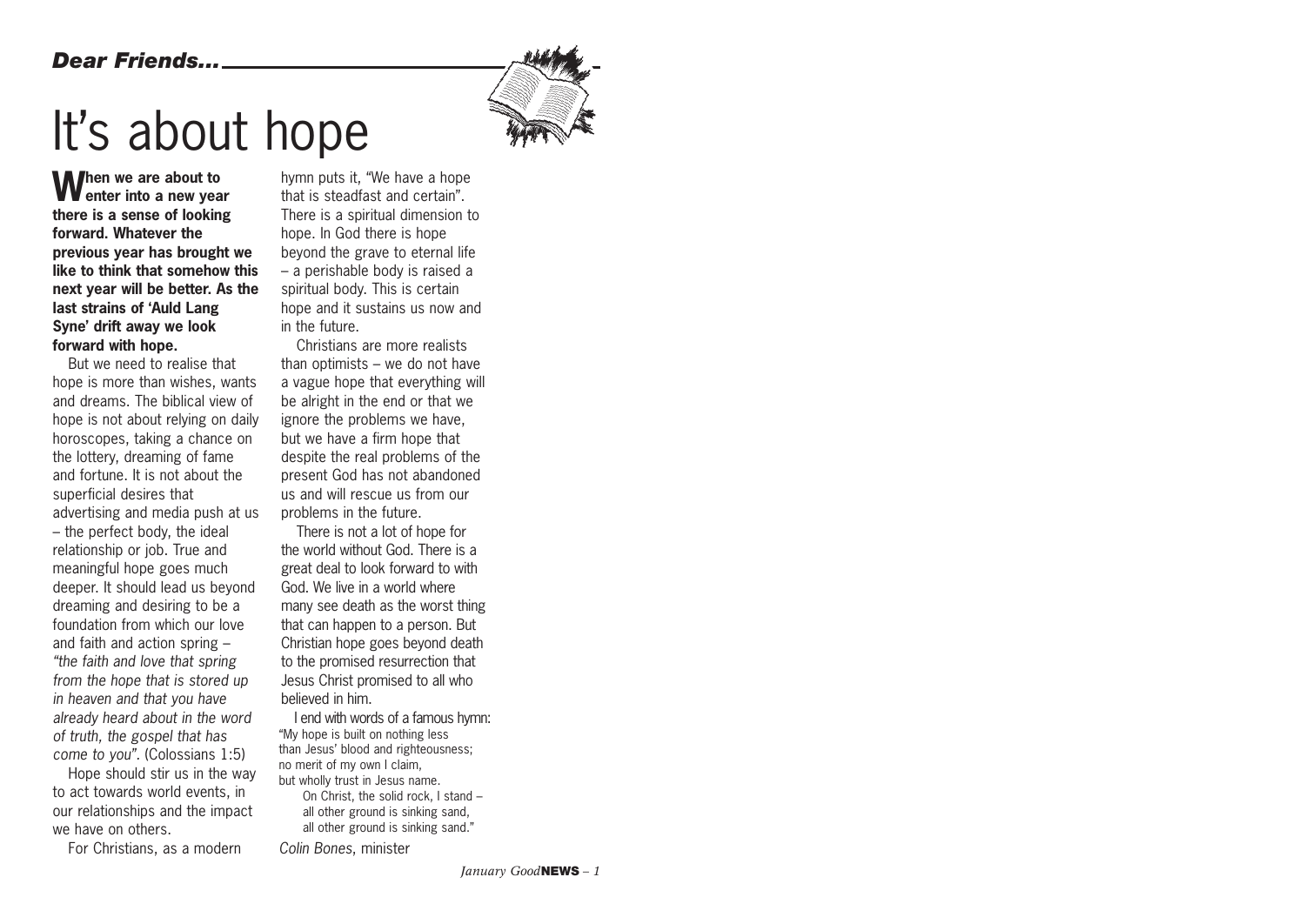## *Good***NEWS**

*This magazine is produced by: Lindfield United Reformed Church, 50 High Street, Lindfield, West Sussex RH16 2HL. © Lindfield URC 2003*

**Editor:** David Tingley <david@visualeclipse.co.uk> Tel: 01444 451024 **Editorial Oversight:** Hilary Shepherd **Additional Photography:** Chris & Nicola Saunders **Green Jelly**: Jackie Griffiths & Clare Nibloe

**Copydate** for the February edition is noon, Monday 12th January 2004. All contributions should be given to the editor by this time via email, or paper copy can be placed in the "GoodNEWS" pigeon hole at the rear of the church. Please ensure that you include contact details in case of query.



**Minister:** Rev Colin Bones 50 High Street, Lindfield RH16 2HL Office: 01444 487607 Home: 01444 483803 Email: colin@lindfieldurc.org.uk

**Secretary:** Mr Ron Goodenough "Downside" Stone Quarry Road, Chelwood Gate RH17 7LS Tel: 01825 740351; Fax: 01825 740157 Email: ron@rgoodenough.freeserve.co.uk

**Assistant Secretary:** Mrs Sue Waller Tel: 01444 455047 Email: susanwaller@lineone.net

**Treasurer:** Mr Barry Piper Tel: 01444 456823 Email: barrypiper@aol.com

*A list of serving Elders can be found in Who's Who?*



**The New Year gives us so many new opportunities, the first of which is to spend some time talking to God – 1st January 10-12noon our church is open. Why not pop in to think, pray or just reflect. See page 10 for other diary entries.** 

*Editorial*

From page 4, you can read about a number of different projects that Christians are involved in, within their respective communities. Stuart Dew has kindly prepared this feature to provoke and inspire us all.

Trudy Biersteker shares news of Project Ruth (page 16) – who we will be giving our churches missionary giving to during January, and Nikki Taylor (page 17) lets us know the latest in her missionary life – a boyfriend is on the cards!

Mike Gardiner faithfully provides us with our bible study – where we continue to dig in to John's gospel at page 14.

You will note that the copydates for this year are all on 12th of the month prior to publication. Hopefully this will make life simpler!

If you can write about your experiences as a Christian, a testimony or a review of some sort, it is always appreciated. Failing that, just tell me what is going on in the village. HNY... *David Tingley,* editor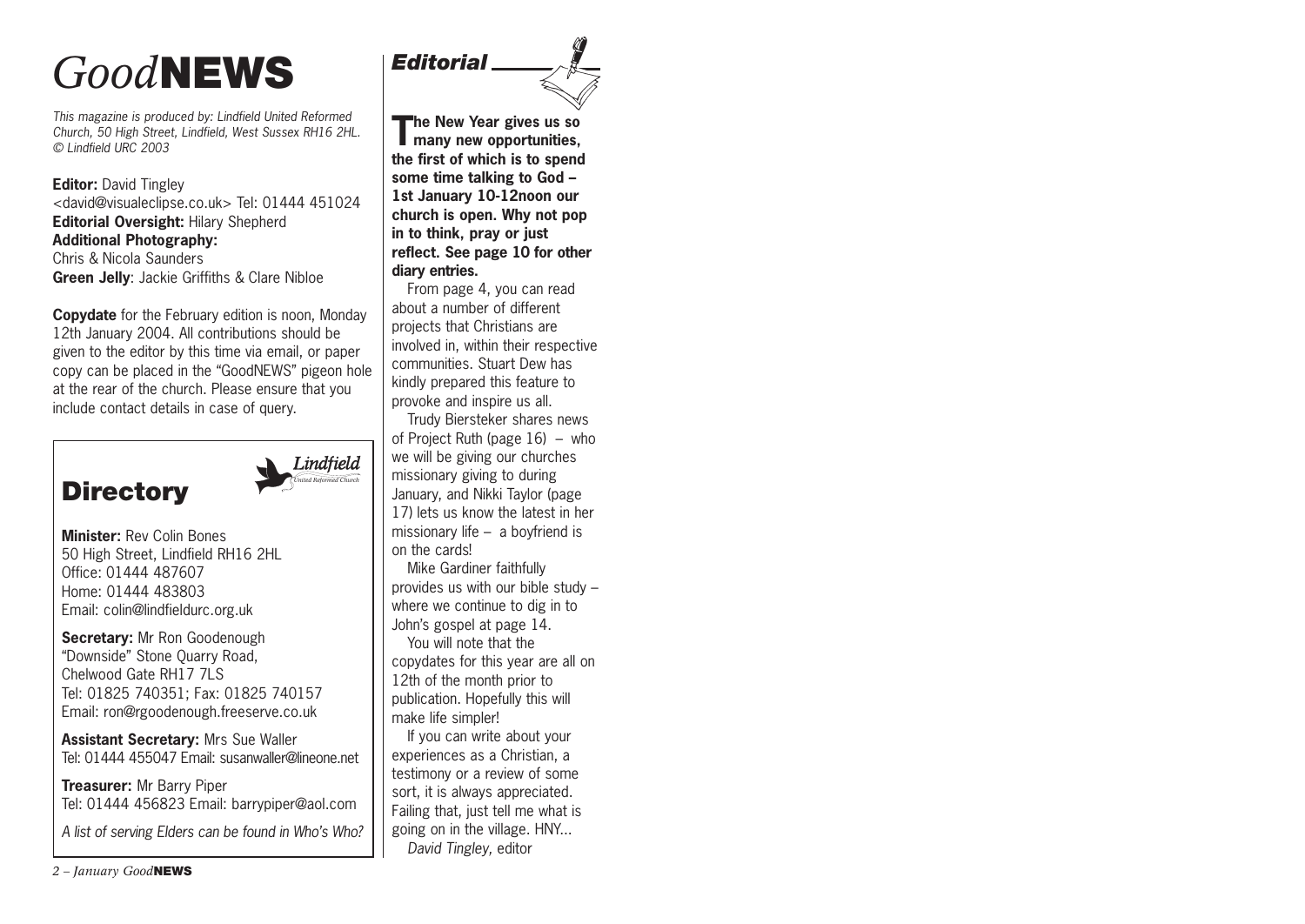### *Prayer Diary*

| <b>NUS</b>              | • Thank God for the opportunities that the New Year<br>may bring.<br>Ask God to do a new work within each of us in 2004.<br>• Pray for those who's hearts are heavy with sadness or anxiety.                 |
|-------------------------|--------------------------------------------------------------------------------------------------------------------------------------------------------------------------------------------------------------|
| <b>ZON</b>              | • Ask God to give us a real sensitivity and love for each other,<br>upholding one another through difficult times.<br>Pray for a lasting peace in Iraq.                                                      |
| TUE                     | • Pray for all who work in the health service locally – at the hospitals,<br>surgeries, clinics and hospices, etc.<br>Remember 'Stepping Stones' - Janet Goodenough and helpers.                             |
| WED                     | • Pray for the persecuted church around the world:<br>• For women and children abused because of their faith.<br>• Men often not allowed to work or enslaved to hard labour/tortured.<br>• Families divided. |
| <b>THUR</b>             | • Uphold our Government and all political leaders.<br>• Pray for the millions suffering from Aids, and for those who seek to bring<br>them relief and help.                                                  |
| $\overline{\mathbf{r}}$ | • Our mission focus this month - Project Ruth.<br>• Remember our new youth group and its leaders.<br>Pray for Graham Campling in his new work for the URC Southern Province.                                 |
|                         | • Thank God for the church managers, ask God to help and bless them in<br>their care of our church premises.<br>Pray for all involved in preparing for and leading our worship.                              |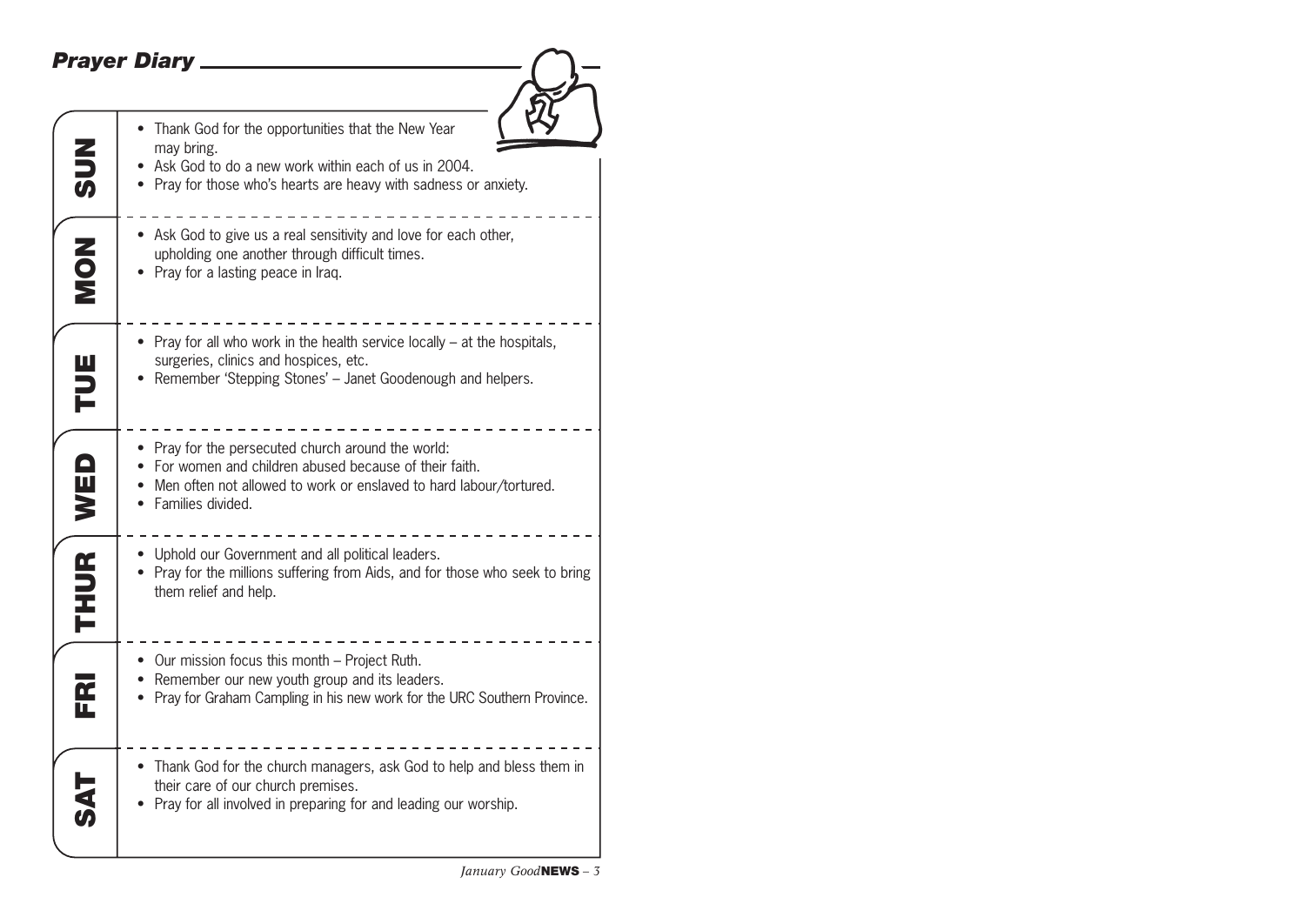# More than words

**The history of involvement by the Christian Church in social action is both noble and inventive. Many of the great social reformers of the 19th Century were inspired by a faith commitment – and the encouraging news is that this tradition remains very much alive today. In his working life, Stuart Dew continually hears both of local church-based initiatives which seek to enrich people's lives, as well as secular projects in which Christians are inspired by their faith to be involved. Stuart writes:**

*"I have chosen a small selection for 'GoodNEWS'. Some are schemes which I know of personally, others are taken from a book part–written by Steve Chalke. Through the organisation 'Faithworks' he is an advocate of Christian social action. He writes: "The task of the church is simply to reflect God and in so doing demonstrate a faith that works. I believe that it is through our actions that our faith speaks and we reflect God faithfully. Rather than primarily talking about God we, the church, should be demonstrating God". There are contact details so that you can find out more if you feel called to become involved – or to explore the possibility of starting something similar!"*

A Baptist Church in Buckinghamshire links trained volunteers with people in the local community who are in need of help and friendship. Referrals come from health visitors, doctors and Social Services, or through direct contact with the church's community and family worker. The church says "The secular bodies dealing with situations of personal crisis are overburdened. There is a real need for Christians to take up the challenge and demonstrate that we care". Contact Corinne.jeffery@goldhill.org

A Catholic Church in County Durham which has links with the chaplaincy team in Low Newton women's prison was told that women were often being accosted by pimps and drug dealers immediately upon release; good intentions to change bad habits were immediately lost. The church organised a rota of car drivers and escorts, who would offer transport to the bus or railway station, to at least see women safely on to the first leg of the journey home. Contact details from Stuart Dew.

The Cornerstone Community Church in Swansea runs The Gap for disaffected young people who are struggling academically, are from troubled backgrounds, have been in trouble with the police or are victims of the many other problems that beset local youngsters. Each year, The Gap takes on fifteen of the most disruptive pupils from a local girls' school and takes them through training programmes from the Open College Network. Organisers of The Gap say "We've seen some young people become Christians, and others hopefully will in the future. But quite besides that, if their experience of Cornerstone has helped to break down their suspicion of the Church, then that is a very positive influence in their lives". www.cornerstoneproject.co.uk

The premises of Boulevard United Reformed Church in Nottingham are used for a day centre called The Bridge. The centre offers inexpensive meals, leisure activities, a credit union, benefits advice, computer facilities, volunteering opportunities and a community shop selling affordable clothing and toys. Tel. 0115 942 1680. **Continued on next page >**





**The Mornington Community Project works for** the 'holistic well–being' of the Lower Ormeau Road area of Belfast. The toll taken in the area by years of sectarian division is high. The project runs an advice centre, a coffee shop, several youth clubs, a women's group, a mother and toddler group, a homework club, a senior citizen's group and employment training. But more important, it is a place where former enemies can be reconciled and work together for the good of the community. The project is Christian–based; the request of the organisers is: "If you are on speaking terms with God, please pray for Lower Ormeau". www.mornington-belfast.com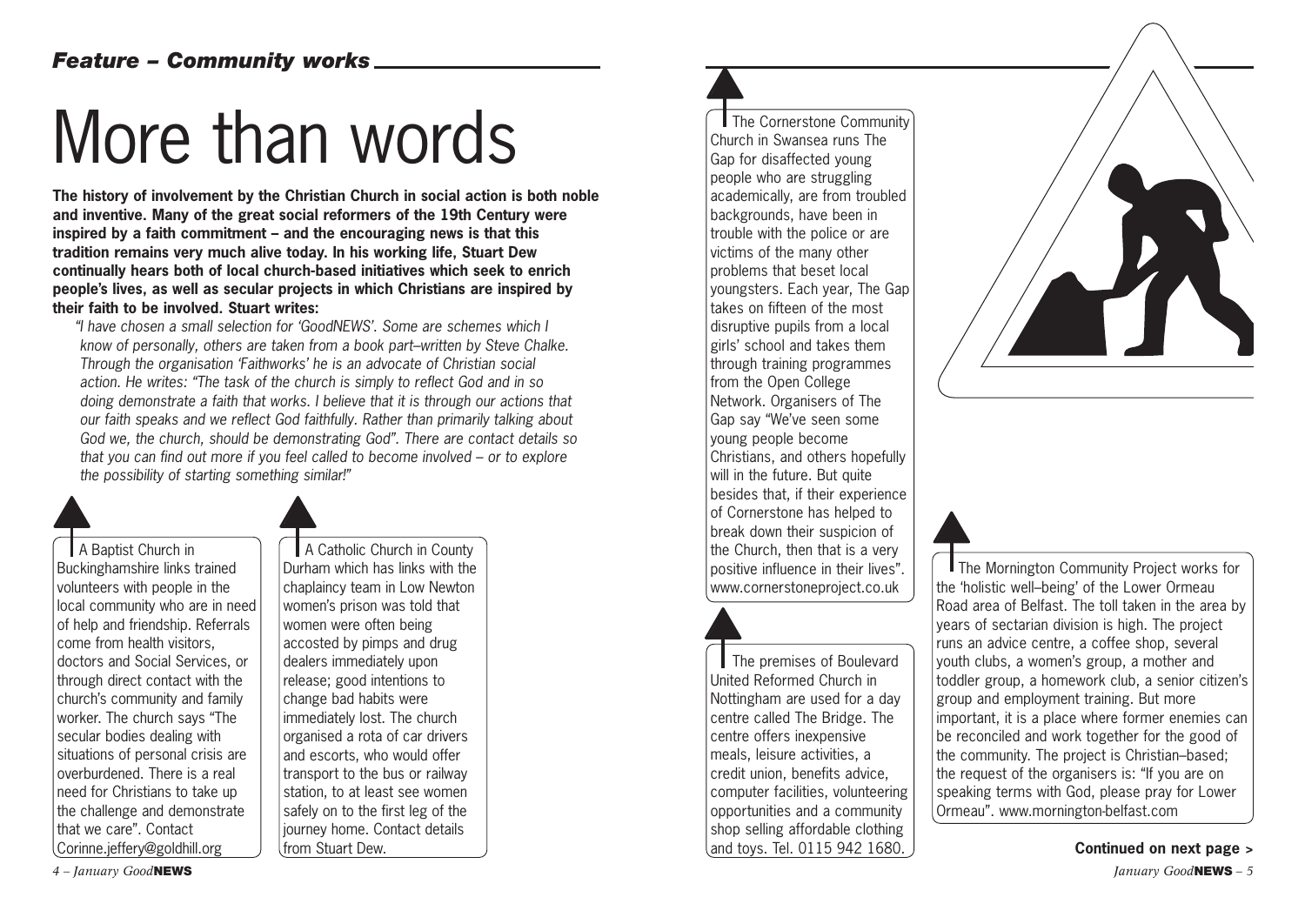Worshippers at a church in Surrey were concerned that people released from a local prison were easily identifiable because their belongings were often in a plastic bag marked 'HM Prison Service'. The church undertook to provide the prison with an alternative supply of bags that could be offered to prisoners.

Volunteers at several prisons provide children's story books and assist parents who are in prison to read a story for their children on to cassette. The story is sent home to the child together with a personal message from mum or dad. This helps families stay in touch during a prison sentence. It also helps prisoners improve their literacy; half of all prisoners have reading skills worse, or no better, than those expected of a child of eleven, which can be a significant obstacle in obtaining employment. This is not a specifically Christian project, but provides a great opportunity to demonstrate Christian compassion. Contact Parents in Prison, PO Box 55, Royston, Hertfordshire SG8 5GE.

Trust is a church and community based project that grew out of concern for women involved in prostitution in Lambeth. Trust workers go on to the streets with hot drinks and chocolate, and an invitation for the women to attend a drop–in, at which they can have a shower, cook meals, and wash their clothes. They can also access help with accommodation, drug and alcohol misuse, health and legal concerns. Trust says "We want to communicate through our actions that the women we work with are not forgotten, but are unique and valuable people who are made in the image of God".

Contact: trustdi@ukonline.co.uk

Stuart Dew is a member of Lindfield URC, and works for the Churches' Criminal Justice Forum.

> • "One Hundred Proven Ways to Transform Your Community" by Steve Chalke with Anthony Watkis, Kingsway Publications 2003.

## **The sacrifice of giving**

#### **I** walk past him every time<br>take the shortcut to the **walk past him every time I Health Food shop, during my lunch hour.**

He is silent, and standing across the pavement. Moments later, he moves a step up the road and pauses again. He is a tall man, mid–20's I would guess and sporting a baseball cap and a personal stereo of some sort. His face is expressionless as he stands with his arms folded.

You will also see, in this London suburb side street, a severely disabled older man. He too is walking the road, but with no pauses – it is a constant struggle. This gentlemen wears a high neck brace and walks by the support of two 'tripod' sticks. Every movement he makes looks like it pains every muscle in his entire body, his slow and staggered progress faintly reminiscent of a Duracell bunny running out of steam.

As the old man walks, the young one watches, standing beside him – just being there.

It is the luxury of the passer–by not to know any of the *real* story here. The young man may be his son, grandson, or perhaps he is doing community service, or simply a friend wanting to help out. However, the relationship matters little to the situation. What I see as I walk past them from day to day, week to week, is the level of commitment from that individual to make someone else's life better.

I am humbled that this regular, simple and selfless act happens continually. This guy is the older gentleman's security: he knows there is always someone there, his presence enables him to still get out and taste fresh air – maybe it is just once a day.

This man is just one example of community action. All around us are people giving up their time, resources, energy and money for the sake of others. Some will deny themselves financially more rewarding job offers, others may make sacrifices in their personal lives to devote their time to a particular project. As someone who does a job that does not really enrich the lives of the hard–done–by (although all designers like to think they do!), I do find this a personal challenge.

"I want to serve the purpose of God in my generation" the worship song goes, and I pray that that is true for me. If I am serious, I had better keep my eyes peeled for any hints God might be dropping! *David Tingley*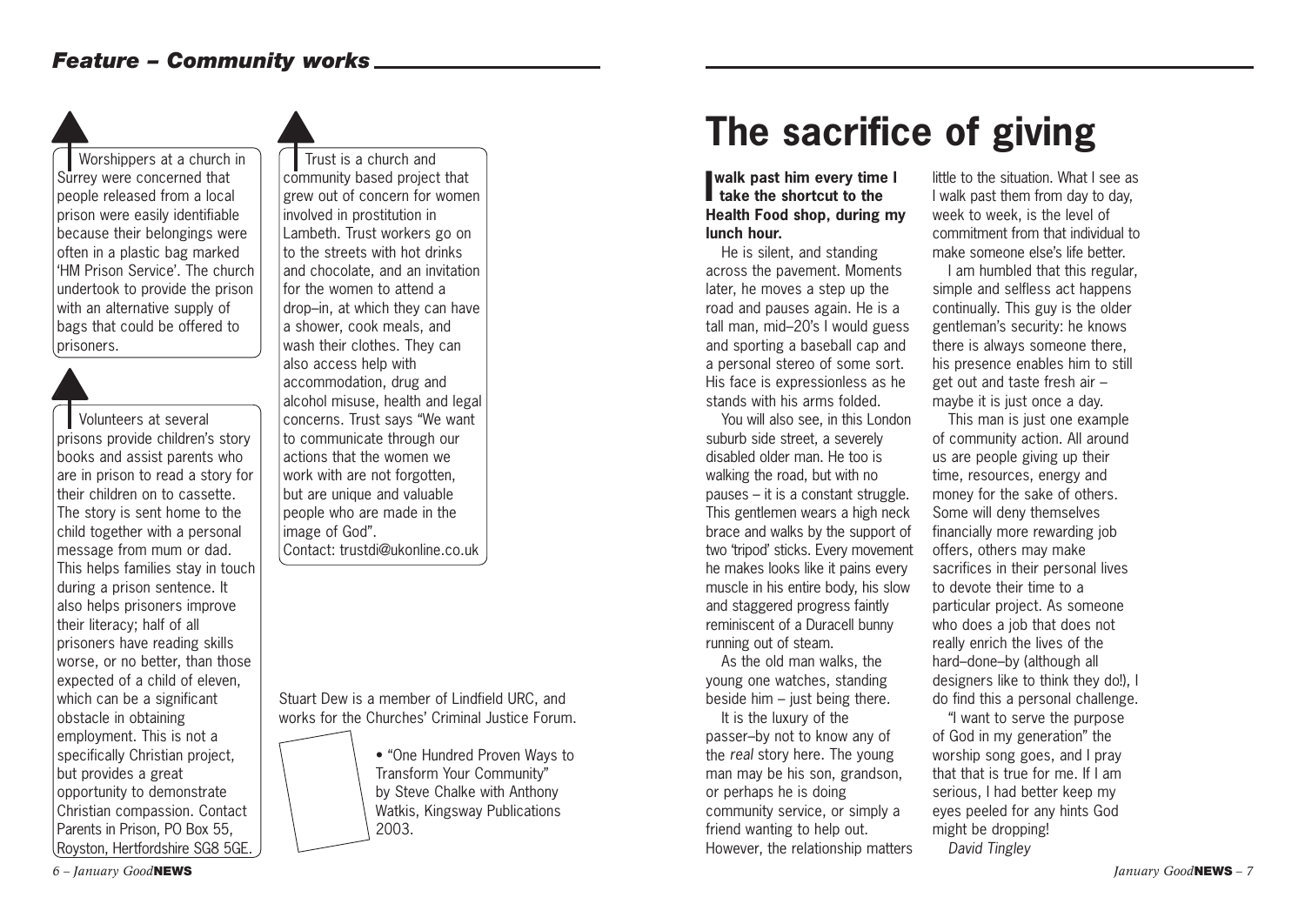## Making a [fashion] statement

**Christian charity, Tearfund, have been encouraging young people to think more about who makes items they buy on the high street.**

The ethical campaign was launched last summer, with a questionnaire on lifestyle distributed through TF magazines and at summer festivals like 'Summer Madness' and 'Soul Survivor'.

Of the 4,000 or so replies they recieved (from age 14 - young adults) 50% said they are most influenced by price when they are clothes shopping and 10% are most influenced by brand label. However, 62.3% said they would be more likely to buy ethical clothes if they knew where to find them, with 48% admitting they have never thought about whether the clothes makers have good working conditions or not.

Lift the Label campaign aims to inform people of good suppliers of fairtraded goods (including food), resource them for action in demanding justice for the poor overseas and give out personal bible study material to connect faith with lifestyle choices.

More details can be found at: www.tearfund.org/youth/liftthelabel

### **Christian kids in bomb threat**

Bombs and leaflets threatening Christian students will be killed unless they convert to Islam have been found in schools in Baghdad and Mosul, Iraq. At St Thomas' School in Mosul, a cluster of low explosive hand grenades was discovered. The school has around 500 pupils of whom approximately 450 are Christian and 50 are Muslim.

Source: Christian Herald – the UK's only inter–church weekly. Subscribe on 01903 602100

### Employment law to 'protect' Christians

Faithworks (a movement to empower Christians in community roles) has welcomed controversial new employment legislation, aimed at ending religious discrimination. Several Christian organisations had expressed concern over the European Employment Directive, saying the new legislation would force Christian groups to hire those whose religion or moral values might undermine the Christian faith.

Source: Christian Herald – the UK's only inter–church weekly. Subscribe on 01903 602100

#### *Family News*

**Congratulations** to Betty and Roy Billins on the arrival of another grandson.

"We give thanks for answered prayer in the birth of our grandson, son of Nigel & Sheryl and brother for Jessica; Matthias Alexander. Born on 3rd December, weighing 9lb 6oz." *Betty & Roy Billins*

#### **New Address:**

**Mies Brock** has moved to:– 9 Harvest Close, Lindfield RH16 2LW Tel no. 01444 482640 Please amend your Who's Who **Congratulations** to Norman Burtenshaw who celebrated his 90th birthday on 12th December.

#### **The Fellowship**

We start our new year on Wednesday 28th January, when arrangements have been made to visit McBean's Orchid Nursery, Chailey. This should prove to be a very interesting afternoon. Will those members travelling by coach please be ready at the earlier time of 1.50pm.

### Swinging success

Church member, Christine Giltrow, recently paid tribute to all who helped to make 'The Perdido Players Swing Night' a great success.

The event, which took place at Lindfield's King Edward Hall during November, raised £760.75 for St Catherine's Hospice.

"It was a super evening" she commented. The event was organised by Christine and the Haywards Heath Fundraising Group for St Catherine's. The night featured the talents of a number from our church family – including Leesa LeMay's tap group: The Ragtime Follies.

"Many thanks to Peter Swann and the Perdido Players, Leesa LeMay and her tap dancers and all who supported this event."

### Crowded church

On Wednesday 3rd December, Lindfield URC was packed with hundreds of villagers enjoying some Christmas community spirit.

The main sanctuary had a fairtrade stall, an illusionist show, bell-ringers and sausage rolls on-demand.

Deeper inside the building, there was chill-out space provided for teenagers and for younger ones; face-painting, hair-braiding and, of course, Santa's grotto.

Outside, carollers were singing, and Mary and Joseph did shift work while many looked into the stage-lit manse garage. Well done to all involved.

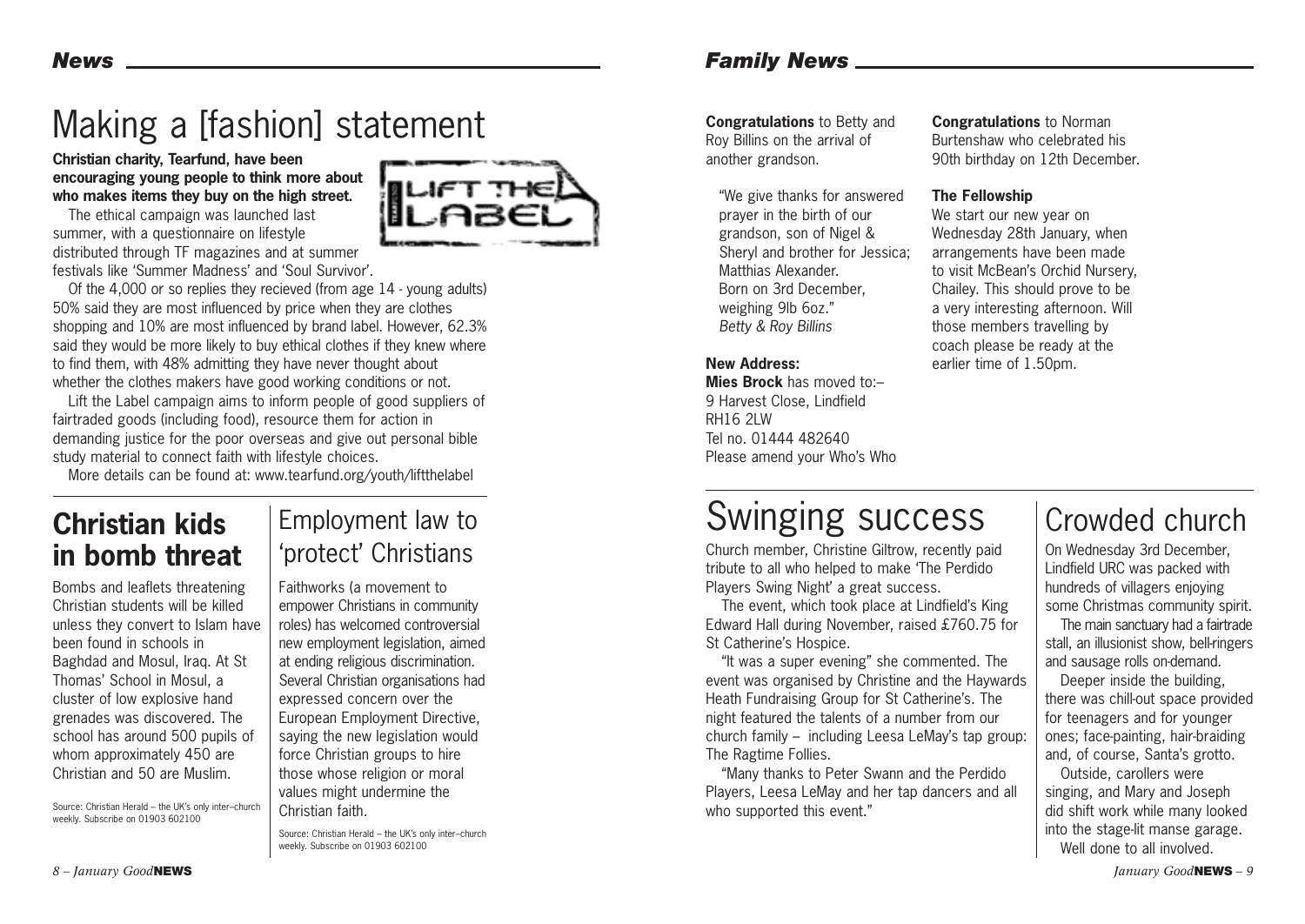#### *January diary*

| 1st<br>Thursday                         | $10.0$ am $-$ noon              | Church open for prayer                                                                                                  | 14th<br>Wednesday            | 12.30pm Lunch                          | Fellowship                                                                      | New year,<br>new copydates!                                                                                                                                                                                        | <b>Sunday services</b><br>explained                                                                                                                                                                                                         |
|-----------------------------------------|---------------------------------|-------------------------------------------------------------------------------------------------------------------------|------------------------------|----------------------------------------|---------------------------------------------------------------------------------|--------------------------------------------------------------------------------------------------------------------------------------------------------------------------------------------------------------------|---------------------------------------------------------------------------------------------------------------------------------------------------------------------------------------------------------------------------------------------|
| 8th<br>Thursday<br>4th<br><b>Sunday</b> | 8.0pm<br>9.30am                 | <b>Church Meeting</b><br>Communion<br>Colin Bones                                                                       | 15th<br>Thursday             | tbc                                    | House Groups<br>week<br>*'Love Actually'<br>film showing at<br>King Edward Hall | In an effort to help contributors know<br>when the GoodNEWS magazine<br>copydates are, we have decided to<br>simplify the system.<br>Thus far, the copydate has always<br>moved according to the publication date. | The 9.30am service is an opportunity<br>for all age groups to join in a relaxed<br>informal time. There is a crèche, and<br>after about 20 minutes children and<br>young people up to age 14 go out to<br>their own groups on most Sundays. |
| $ 11th\rangle$                          | 11.0am<br>6.30pm                | Colin Bones<br><b>Colin Bones</b>                                                                                       | 16th<br>Friday               | 12.30pm Lunch                          | Fellowship                                                                      | However for 2004 copydate will always be<br>the 12th day of the month at 5.0pm.<br>Publication date will always be the last<br>Sunday of the month.                                                                | Coffee is normally served between the<br>morning services and after the evening one.                                                                                                                                                        |
| <b>Sunday</b><br>12th                   | 9.30am<br>11.0am<br>6.30pm      | Colin Bones<br>Colin Bones<br>Communion<br>Ron Goodenough                                                               | 18th<br><b>Sunday</b>        | 9.30am<br>11.0am<br>6.30 <sub>pm</sub> | Tim Griffiths<br>Graham<br>Campling<br>Colin Bones                              | We hope this makes things clearer,<br>and helps ensure your copy gets in to<br>the right edition on time. Let me know<br>how it goes, and keep 'em coming!<br>David Tingley, editor                                | The 11.00am service is usually more<br>set and formal.<br>At 6.30pm it is sometimes a celebration,<br>sometimes a quieter ministry time and<br>sometimes an open communion service                                                          |
| Monday                                  | 5.0pm                           | Copydate for<br>February<br>GoodNEWS                                                                                    | 22n <sub>d</sub><br>Thursday | 8.0pm                                  | Monthly Prayer<br>Meeting                                                       | Copydate<br><b>Publication</b><br>Mon 12th Jan 25th Jan<br>Feb 04<br>Mar 04<br>Thur 12th Feb 29th Feb<br>Fri 12th Mar<br>28th Mar<br>Apr 04                                                                        | or something quite different!<br>Personal prayer is available after<br>every service. Prayer requests and                                                                                                                                   |
|                                         | us a tip-off!?                  | Can you give                                                                                                            | 25th<br><b>Sunday</b>        | 9.30am<br>11.0am<br>6.30 <sub>pm</sub> | Derek Heath<br>Communion<br>Derek Heath<br><b>Barry Piper</b>                   | May 04<br>Mon 12th Apr 25th Apr<br>Jun 04<br>Wed 12th May 30th May<br>Jul/Aug 04 Sat 12th Jun 27th Jun<br>Thur 12th Aug 29th Aug<br>Sept 04                                                                        | brief statements of praise for answered<br>prayer can be put in the red book on<br>the concourse table. We can also offer<br>personal prayer ministry at home or<br>in hospital.                                                            |
|                                         | and around the village.         | In order to make this listing as useful<br>as possible, we need to get as much<br>information about events happening in | 27th<br>Tuesday              |                                        | 7.45pm Ladies 'In Touch'                                                        | Oct 04<br>Sun 12th Sept 26th Sept<br>Nov 04<br>Tue 12th Oct 31st Oct<br>Fri 12th Nov<br>Dec 04<br>28th Nov                                                                                                         | We do not take up an offering<br>during the services, but all those<br>wishing to give are invited to place a<br>gift in one of the bowls at the doors                                                                                      |
|                                         | the editor $-$ before the 12th! | Anyone can contribute; if you hear<br>of something going on in February or<br>March $-$ write it down and give it to    | 28th<br>Wednesday            | 2.45 <sub>pm</sub><br>7.45pm           | The Fellowship<br>Elders' Meeting                                               | Don't forget you now have until 5pm on<br>the copydate, and that postal<br>contributions can also be made to the<br>church address.                                                                                | before or after the service. Thank you.<br>Cassette recordings of services can<br>be borrowed free from the church.                                                                                                                         |
|                                         | $10 - Ianuary$ Good NEWS        |                                                                                                                         |                              |                                        | * denotes event not taking place at Lindfield URC                               |                                                                                                                                                                                                                    | <i>Ianuary Good</i> <b>NEWS</b> $-11$                                                                                                                                                                                                       |

### New year, new copydates!

|         | Copydate                         | <b>Publication</b> |
|---------|----------------------------------|--------------------|
| Feb 04  | Mon 12th Jan 25th Jan            |                    |
| Mar 04  | Thur 12th Feb 29th Feb           |                    |
| Apr 04  | Fri 12th Mar — 28th Mar          |                    |
| May 04  | Mon 12th Apr 25th Apr            |                    |
| Jun 04  | Wed 12th May 30th May            |                    |
|         | Jul/Aug 04 Sat 12th Jun 27th Jun |                    |
| Sept 04 | Thur 12th Aug 29th Aug           |                    |
| Oct 04  | Sun 12th Sept 26th Sept          |                    |
| Nov 04  | Tue 12th Oct 31st Oct            |                    |
| Dec. 04 | Fri 12th Nov 28th Nov            |                    |

### Sunday services explained...

#### We **do not take up an offering**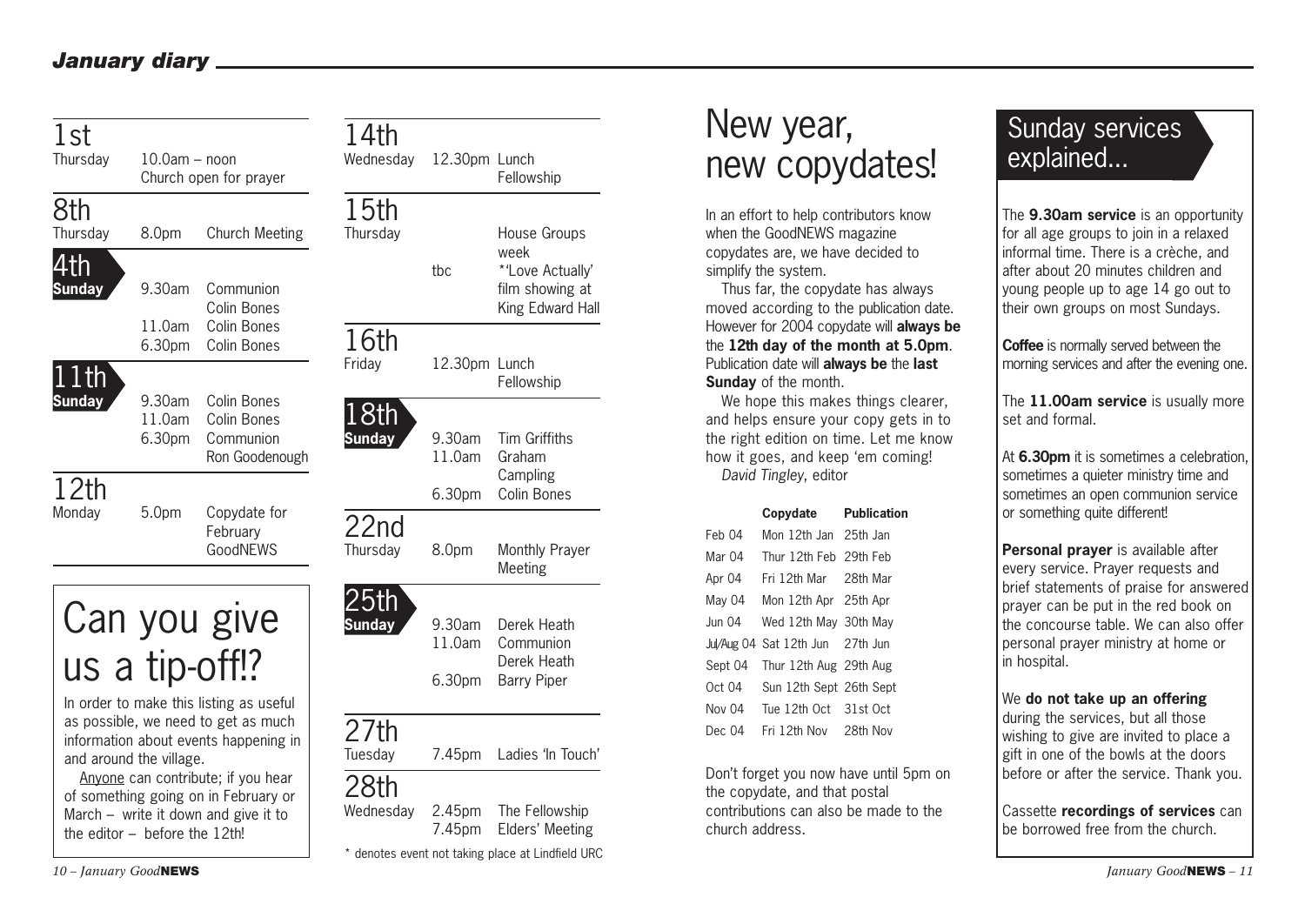### Intrigued by faith?

A New Year and our next Alpha Course is due to start soon. An Introductory Supper, comprising a two–course meal, will be served at this church (Lindfield United Reformed) on Wednesday 14th January 2004. The evening is designed for anyone interested enough just to come along to find out more about the Christian faith and will give people the opportunity to decide on whether they would like to attend the course.



The format of the Introductory Supper will be as follows;

| 7.30pm | Arrival                                      |
|--------|----------------------------------------------|
| 7.45pm | Meal                                         |
| 8.45pm | "Christianity - Untrue, Boring, Irrelevant?" |
| 9.30pm | Close                                        |

The Alpha Course itself will then run for a further 10 weeks. We are making arrangements for morning and evening courses and will revolve around a series of talks given by church members and the occasional video presentation given by the Revd. Nicky Gumbel, the curate of Holy Trinity Church, Brompton. After each presentation there will be time for everyone to discuss any issues or questions that arise from the talk, giving opportunity to get to know each other and learn together.

The venue for each of the weekly sessions will be the lounge at the church and the intention will be to start each morning session with coffee and the evening session with a light meal.

Coming to the supper in no way commits you to attend the course! Equally, if

| Tear off and return slip to:- Rob Biersteker, 16 Priory Way, Haywards Heath, West Sussex RH16 3LT                                        |
|------------------------------------------------------------------------------------------------------------------------------------------|
| We/I can/cannot come to the Introductory Supper at Lindfield URC on<br>Wednesday 14th January 2004.                                      |
| Although we/I are unable to attend the Introductory Supper, we/I would<br>like to know more about the arrangements for the Alpha Course. |
| NAME                                                                                                                                     |

ADDRESS TEL. NO.

*12 – January Good***NEWS**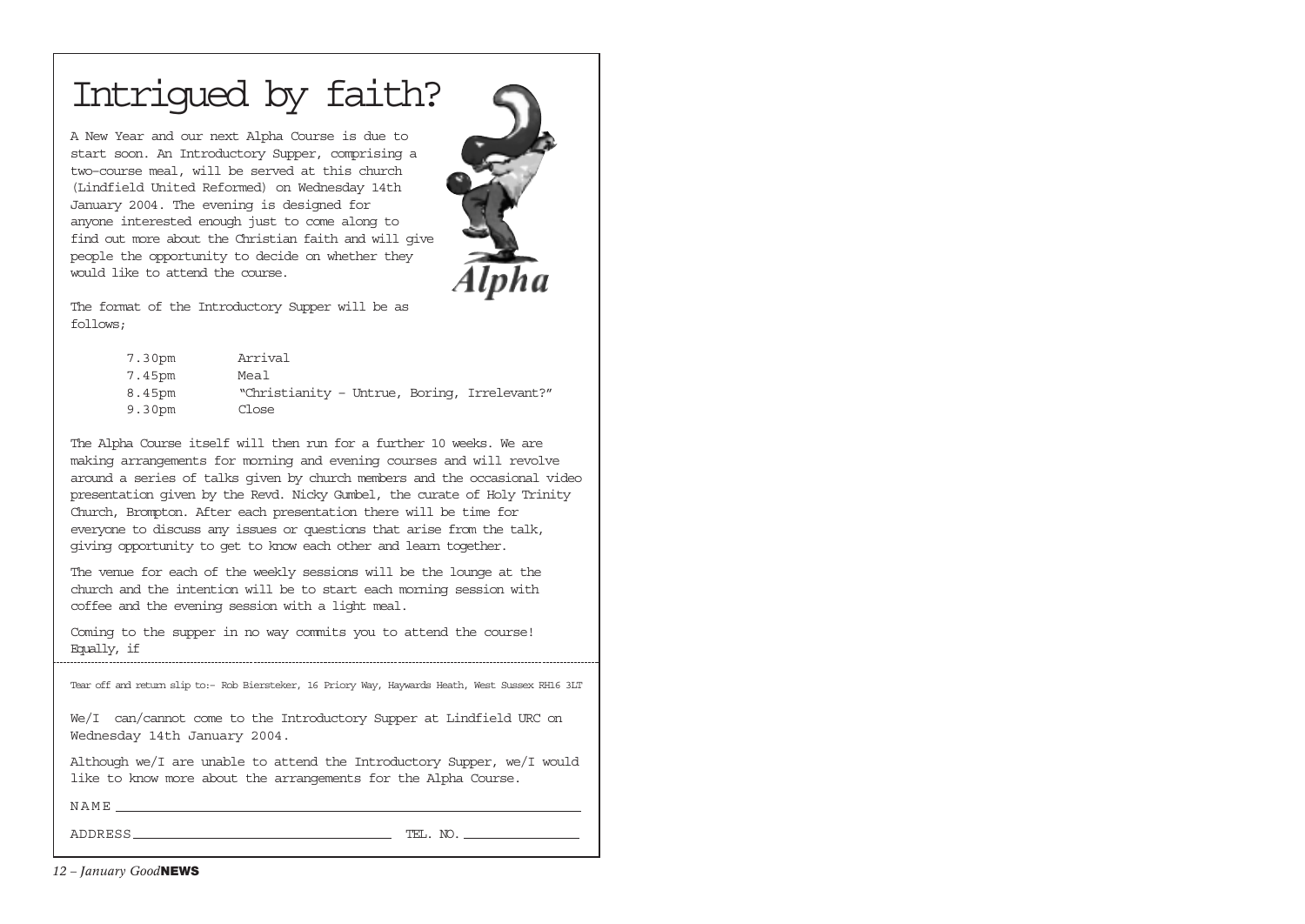#### *URC District Matters*

**Just before the December meeting of the Sussex East District Council closed, we were reminded that all churches had been asked by the Revd Dr David Cornick, General Secretary of the URC, to discuss the national vision statement at church meetings in January – what do YOU think the shape of the 21st Century URC should be?** 

At the District meeting many of the items were interesting (some even exciting?) glimpses into the visions that some local churches had for their next few years – maybe not the whole of the Century! – and I guess the two key themes were MISSION and WORKING ECUMENICALLY. How good are we at spreading the word in the local community? Can we do it more effectively by working more closely with neighbouring churches of all denominations? Have we the same fire in our bellies for Christian work as when we first turned to Jesus?

I'd better do what I was asked and write a few bullet points, but the above were the thoughts running through my mind throughout the meeting and I think they give the general flavour of the meeting.

- Outline of the Mission workshops 'Preparing for Outreach' to be held in 2004, including one at Lindfield on 24th April.
- An exciting development at Hastings URC in the form of a coffee shop, aimed particularly at young people.
- A prayer calendar for 2004. A resource pack 'Your Kingdom Come' for local churches has been produced to help unite them in prayer for their communities – 'Lighting the flame of hope for Sussex'.
- Challenging ecumenical developments in many communities throughout the District. Although numbers of buildings, ministers and church members are important issues, churches are asking whether hunting in packs provides more effective mission.
- A lively discussion on whether we should recommend a national day of repentance next year – if so, what is an appropriate day in the church calendar? Watch this space...
- There is a need for more lay preachers around the District (nationally too) and another 'Introduction to Leading Worship' course will be offered at Burgess Hill next year. Vocations Sunday (9th February 2004) is an appropriate occasion for churches to highlight this and other callings.

#### *Graham Campling*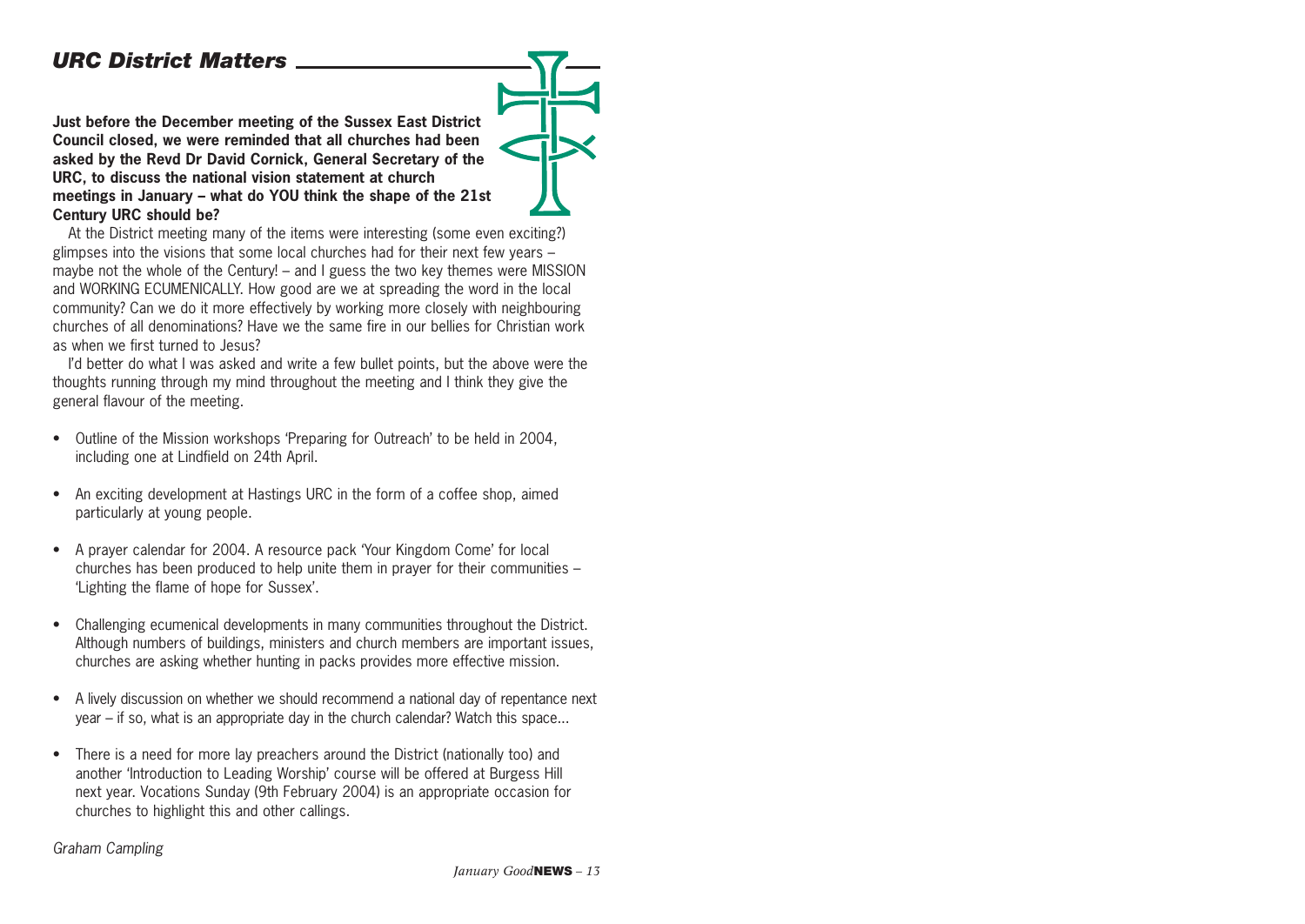### What/who is the Holy Spirit?

15"If you love me, you will obey what I command. 16And I will ask the Father, and he will give you another Counselor to be with you the Lattich, and the will be very you allocated bounded to be the spirit of truth. The world cannot accept him, because it neither sees him nor knows him. But you know him, for because it neither sees him nor knows him. But you know him, for he lives with you and will be in you. <sup>18</sup>I will not leave you as lite lives with you and will be in you. I will not leave you as the world will not see me anymore, but you. But you will see me. Because I live, you also will live.<br>The anymore, but you will see me. Because I live, you also will live.<br>200n that day you will realize that I am in my Father, and you are in<br>then live anymore, our you will see the, because I live, you also will live.<br>200n that day you will realize that I am in my Father, and you are in on that you you will come what I am in my called and obeys. them, he is the one who loves me. He who loves me will be loved by my Father, and I too will love him and show myself to him!"<br>22Then Judas (not Judas Iscariot) said, "But, Lord, why do you intend to show yourself to us and not to the world?" 23 Jesus replied, "If anyone loves me, he will obey my teaching. My Father will love him, and we will come to him and make our home with him. <sup>24</sup>He who does not love me will not obey my the wind the wind does not love the win not over they belong to the teaching. These words you hear are not my own; they belong to the teaching. These words you hear are not my own; they belong to the Counselor, Father who sent me.<br>
Father who sent me.<br>  $\frac{25^{\mu}$ All this I have spoken while still with you.  $\frac{25^{\mu}}{20^{\mu}}$  will teach you.<br>
the Holy Spirit, whom the Father will send in my name, will teach you.<br>
the Holy Spirit zuier with sent the.<br><sup>25</sup>"All this I have spoken while still with you. <sup>26</sup>But the Counselor, all things and will remind you of everything I have said to you. all ullings and will remind you or everyoming thave said to you.<br>27Peace I leave with you; my peace I give you. I do not give to you as I caus I leave with you, my peaus I give you. I go not give to you<br>the world gives. Do not let your hearts be troubled and do not be afraid.

**The atmosphere in chapters 13–17 is dominated by Jesus' imminent death. John portrays Jesus facing this prospect with a quiet confidence, despite the suffering that lies ahead.** 

The disciples, however, are anxious, dreading the loss of one who had been their teacher, companion, friend and guide. In this passage, Jesus tells his friends of two gifts he will leave with them:

Firstly, v16, "a Counsellor". The original Greek word is parakletos, which has no exact equivalent in English – attempts to convey the meaning have included "Friend", "Comforter", "Advocate", "Helper",

"Encourager." Who or what is this multi–functional presence? Well, Jesus identifies him in v26 as the Holy Spirit. Yes, a "him", not an "it", because the Holy Spirit is nothing less than the presence of Jesus with the Christian believer!

Look at v16: "another Counsellor". Who was the first one? And in v18, Jesus promises: "I will come to you", just after saying that the Counsellor would come to them. The more we look at these verses, the more we see that the Holy Spirit would continue the ministry of Jesus to his followers: their constant companion (v17), their guide into truth (v17 and 16v13), their teacher (v26).

Jesus' talk to his friends clarifies for us some misunderstandings. First, the Holy Spirit is given to all true believers; note the clear sequence in v15–17a: We love Jesus... therefore we obey his commands... therefore Jesus gives us his Holy Spirit (see also Acts 5v32). Spirit–filled Christians are not just those who have had special experiences. Secondly, in v26 and 16v13–15 Jesus tells us that the promptings of the Spirit are the voice of Jesus, so the Holy Spirit will never guide us in a way that conflicts with Jesus' teaching. Thirdly, every time the word "you" appears here it is plural, referring to the Christian community. We should be cautious of individual guidance claimed to be from the Holy Spirit which conflicts with wise Christian counsel.

Jesus' second "bequest" is found in v27: "My peace I leave with you". The thought here is of the Jewish "Shalom", signifying a deep and holistic peace: peace with God, peace with our fellow men and women, and a personal peace, giving us the grace to face life's joys and troubles with the inner serenity that Jesus shows in these chapters.

These verses bring us challenge as well as comfort. Lord, help me to love you better and obey you more consistently. *Mike Gardiner*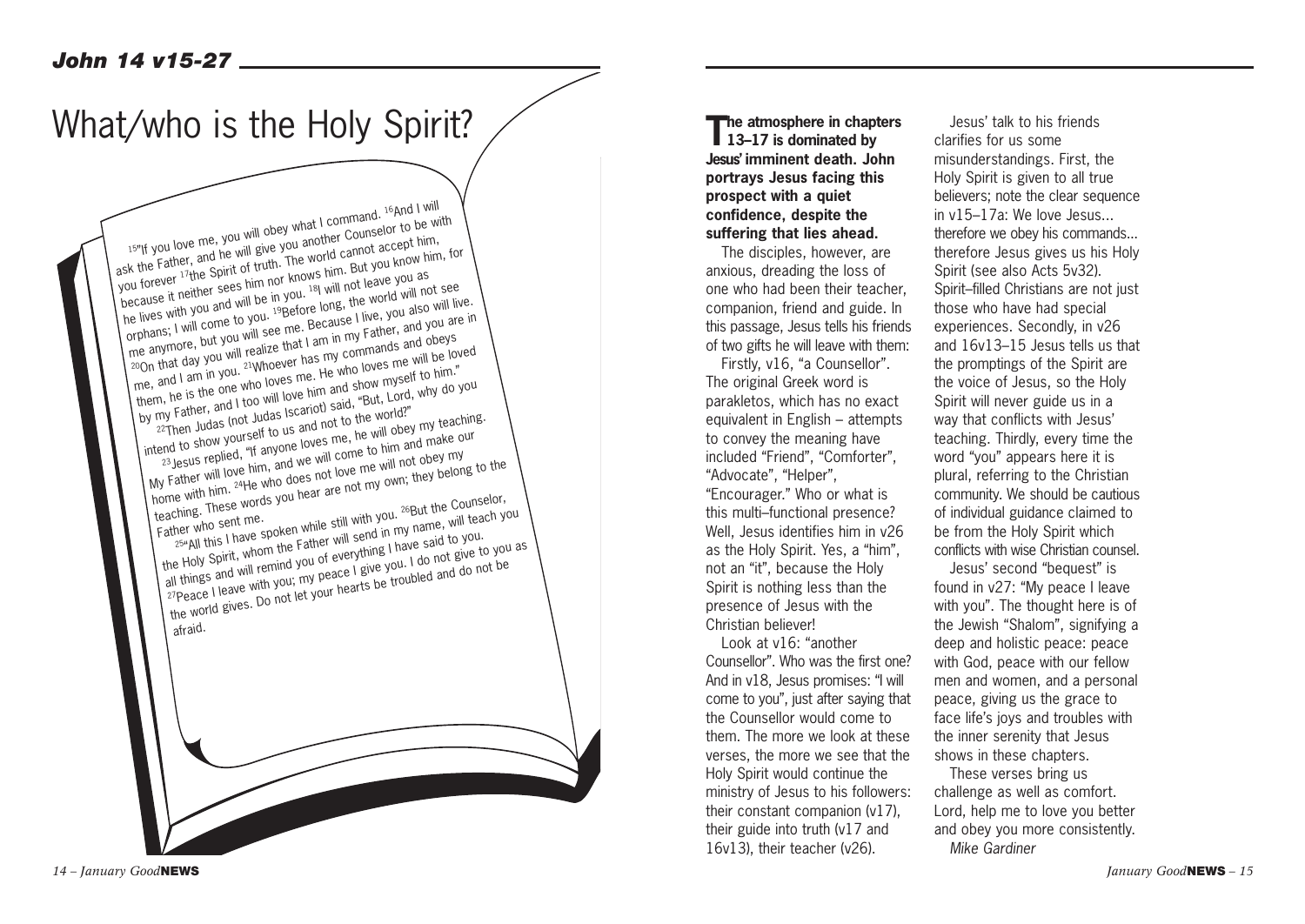#### *Monthly mission support*

# Project Ruth

PROJECT RUTH and Providence Baptist Church are located in Ferentari in south–west Bucharest.

Ferentari is a poor area with a large Gypsy population and many social problems stemming from poverty and illiteracy. As in many other countries in Europe, the Gypsies are a disadvantaged minority group in Romania. In order to help poor families and to reach out to the Gypsy community, in 1992 the church established a day centre offering activities, food and some basic schooling for 2 afternoons a week. In the beginning the day centre was attended by about 20 children and run by volunteers.

After a year of activity at this level the church decided to pay a few people to run the project and expand its activities. The results were dramatic. Between 1993 and 1994 attendance leaped from 20 to 50 children and the day centre began to open its doors every weekday afternoon.

Many of the children were 3 or 4 years past the age at which they should have started school and effectively already excluded from the education system. Faced with this situation the

church approached the Ministry of Education with a request to establish an officially recognised school which would cater for children who for various reasons were missing out on an education and particularly Gypsies.

At first the request was greeted with some scepticism since primary education is compulsory in Romania and it was therefore believed that illiteracy did not exist. The Ministry of Education was prepared to listen, however, when a parents' petition was presented which drew attention to the plight of a number of illiterate children who were above the age at which a regular school would accept them. Permission was given for the establishment of a school and in September 1994 the Ruth School was born.

To start with classes took place in the church basement and in a room across the road from the church, which had formerly been the Headquarters of the local branch of the Communist Party! As time passed it became apparent that the existing premises were simply not big enough to support a fully functioning school and plans were drawn up for a purpose–built facility to house Project Ruth. In May 1998 the Ruth Centre was officially opened, providing space for classrooms, a dining hall and kitchen, a school library, staffroom and office and the number of children attending the Ruth School passed 100 for the first time.

In the last few years several other small projects involving day centres or literacy projects have been established in partnership with state schools in different parts of Romania. 2001 witnessed two significant developments at the Ruth School. A Hygiene and Wellness Centre offering washing and laundry facilities was opened in January. The Centre is staffed by a qualified nurse who can monitor the health of the children and provide medical assistance.

Currently, the school goes up to Grade 7 and Project Ruth is involved in an exciting school building project. For further information on this please see the missions board.

Website: www.projectruth.ro

*Trudy Biersteker,*  Mission Group



So Grandad made it! Incredible. I have mentioned before my Grandad was a minister in the URC. He visited me in Switzerland for his 95th birthday. On Friday morning when I went into his room and opened the shutters he was so excited to see the snow which fell overnight. He said he had been praying for it. Unfortunately that meant we couldn't see as much of the mountains as we hoped because it was still snowing. By Saturday it was a bit clearer and we took a trip across the lake to Evian and back.

On Sunday after church, we had tea at Nicolas' (boyfriend) parents' house. (Yes, I have indeed met someone and we are both enjoying getting to know each other again). Nicolas and I did Discipleship Training School in Gambia together and he still works for Mercy Ships in the CH creative pool creating amazing images and DJ-ing at clubs and youth events. Once a month there is a 'deep worship evening' where we worship God in different ways, using images and sound – very cool!

So every one had a great time and Switzerland is still my Grandad's favourite place to visit after all these years.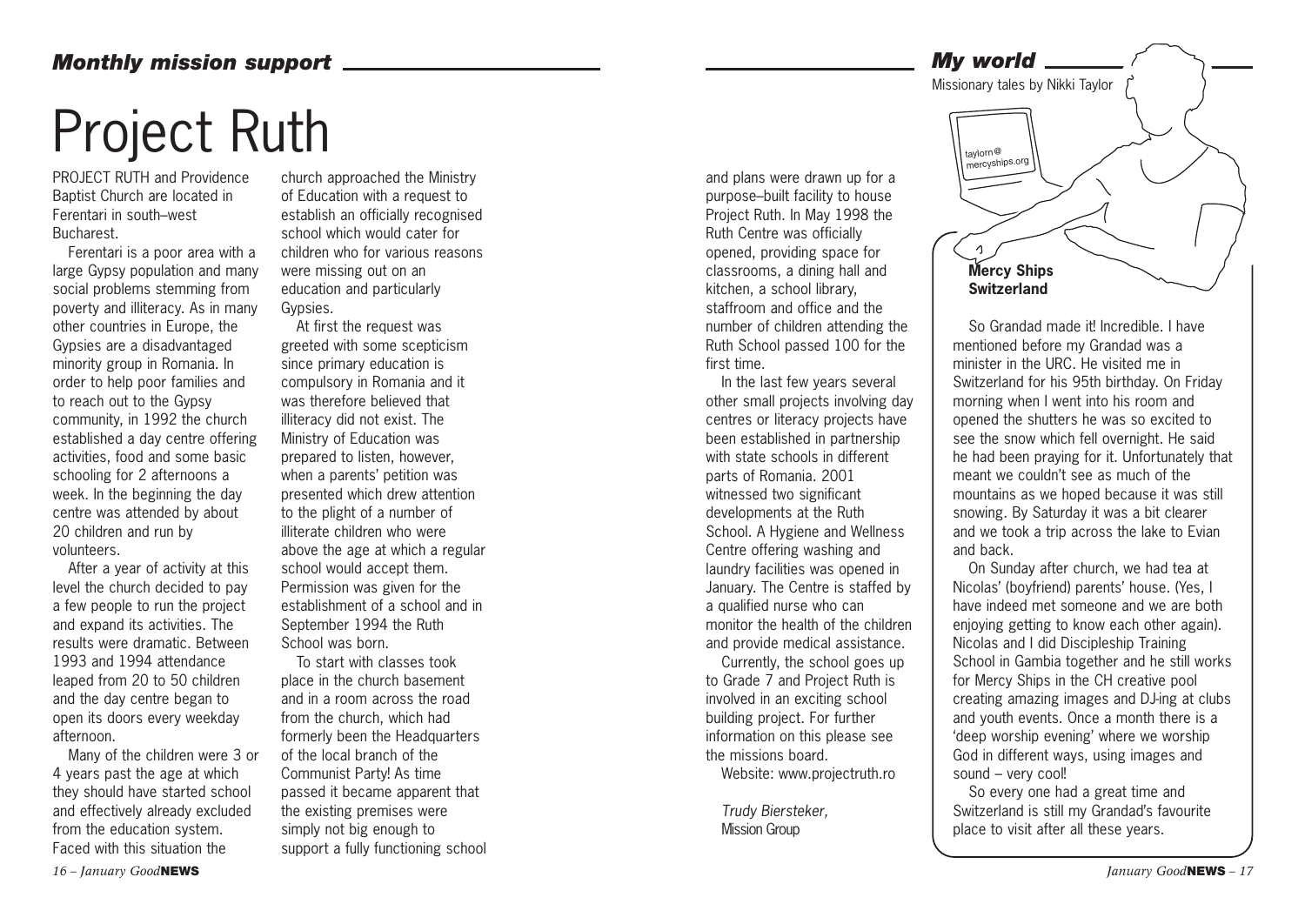## **Cambodia: a traumatised nation**

**In 1975 Pol Pot's Khmer Rouge seized power and forced most of the population into rural communes, while rounding up and murdering intellectuals, religious leaders and thousands of others, for all sorts of reasons. This three–year reign of terror – now known as the Killing Fields – also saw thousands of professional and educated Cambodians fleeing to other countries, where they live today.**

During the following years, after the Communist Vietnamese took power, hundreds of thousands of others ended up in refugee camps along the border.

National elections were held in 1993 and were overseen by the United Nations. The refugees were then allowed back but those behind the atrocities were never brought to justice. For ten years now the perpetrators, survivors and former refugees have been living and working side by side. You can't imagine what this is like. Sometimes you hear of someone walking down the street, seeing a person and, with stark horror, realising "he was the one who tortured me", or "he was the one who killed my father".

#### **Because of this, it is a very<br>sad country, a traumatised<br>nation, and no one sad country, a traumatised nation, and no one knows what to do about it.**

Most people are Buddhist, ruled by a strong concept of karma and are very fatalistic, so there's an apathy, an attitude of "it was meant to happen" and "there's nothing we can do". Also under Pol Pot, family relationships were denied and, because any expression of emotion could get you killed, people's feelings today are suppressed. Every now and then something boils over into an explosion of violence, with random acts of killings and revenge shootings.

The situation could be very depressing and humanly speaking it could take the life and death of a whole generation before Cambodia can begin to be healed. We need to pray that there will be a movement of God's love and grace to bring reconciliation and forgiveness, and that people will look to the future with confidence and peace.

My experience was that, apart from children, the only people we saw expressing any real joy were Christians. During the Killing Fields the Church was reduced from around 10,000 to a few hundred but there are now 130,000 Christians, and many have found coming to Christ a hugely healing and liberating experience. God really is changing lives and his Word is so vital to this young and dramatically growing Church in enabling people to see how they can move forward.

**Gay Pye, Northern Development Manager, Bible Society reports...**

bible society making the bible heard

That's why the work of the Bible Society in Cambodia is so important. Working with churches and many other Christian organisations, they're doing all they can to reveal the power and hope contained in the Bible's message. But they face a huge task. There are barriers, such as high illiteracy (65%) and a non–book culture.

So the Bible Society is being innovative in its approach. For example, the church songbook is very important to Christians. Barnabas Mam, President of the Bible Society in Cambodia, wrote 500 of these songs in a Thai refugee camp – they're all Scripture songs put to Cambodia tunes so Christians love to sing them.

And, along with producing a Bible storybook – with lots of pictures relevant to Khmer culture – the Bible Society is developing a wonderful literacy programme using books and audio cassettes. There's also a daily radio broadcast, when the Bible is read aloud for 15 minutes, so Cambodians can hear the Word for themselves.

Showing love and living a way of love is crucially important. That's why my daughter and her husband (with the Church Mission Society and Servants)

and my grandchildren are living in a tiny wooden house by the river with the poor people of Phnom Penh, the nation's capital. You have to live Christ's message in order for people to believe the message.

This is crucial to a people who can't read, and the Bible Society, recognising that, is continuing to do all it can working with Christians to demonstrate God's love, and reveal his message of hope to a people who desperately need it. *Gay Pye*

|     |                          | <b>Flower Rota</b>                                                                            |                                                                                           |
|-----|--------------------------|-----------------------------------------------------------------------------------------------|-------------------------------------------------------------------------------------------|
|     |                          | <b>Arranging</b>                                                                              | <b>Distributing</b>                                                                       |
| Jan | 4<br>11<br>18<br>25      | Gladys Porter<br>Carol Marsh<br>Audrey McKee<br>Mary Comber                                   | Iris Bingham<br>Fiona Tingley<br>Heather Swann<br>Sue Tester                              |
| Feb | 1<br>8<br>15<br>22<br>29 | Zoe McQuillin<br>Angela Newnham<br>Jessie Green<br>Barbara Shepherd<br><b>Audrey Saunders</b> | Dorothy Forster<br><b>Betty Peter</b><br>Jacqueline Wood<br>Iris Bingham<br>Fiona Tingley |

 $-4.36$